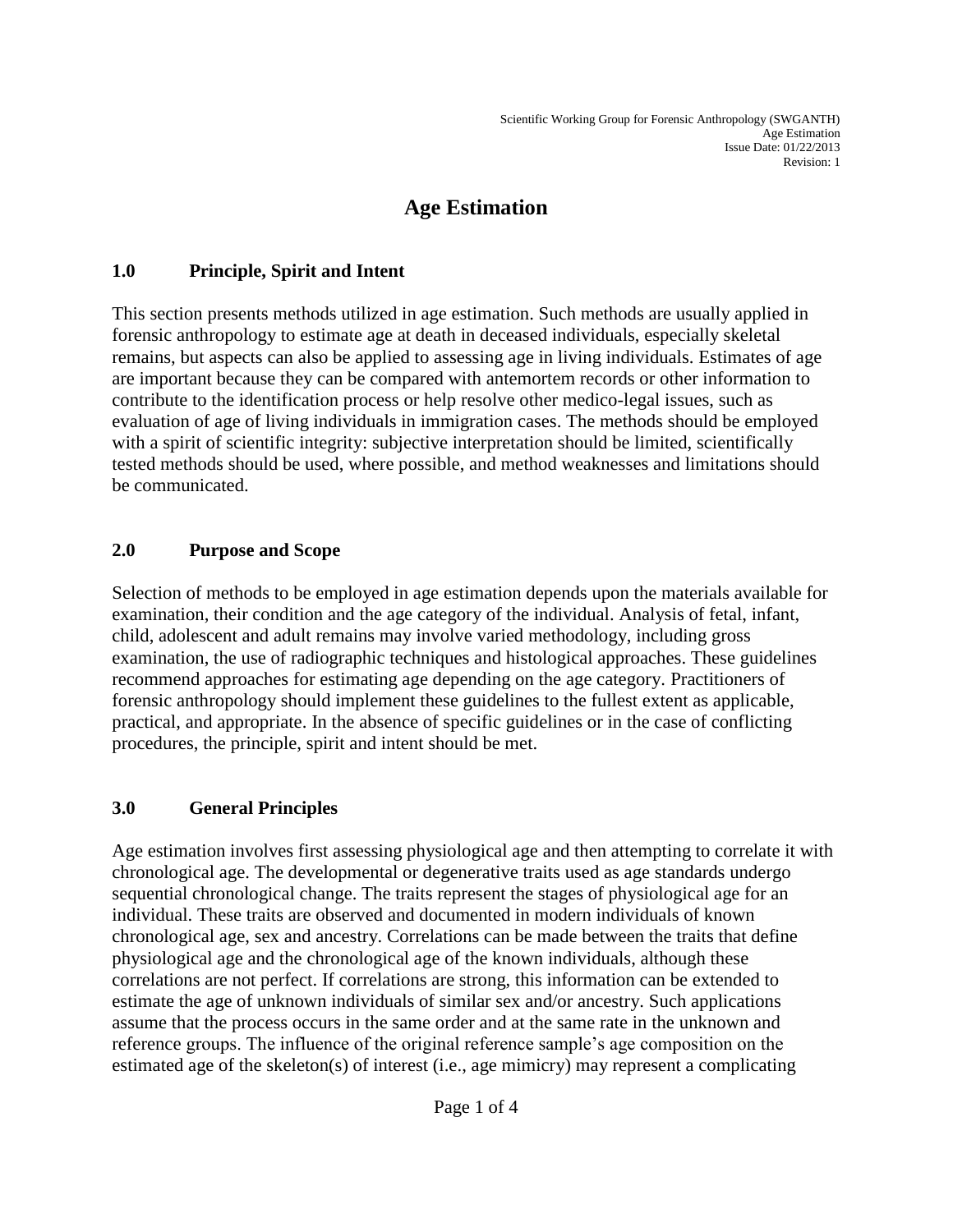factor. This occurs when the age representation of the reference sample is deficient in part of the lifespan, so the distributions of particular age-informative traits are not the same in the skeletal sample and the living population.

Acceptable age indicators fulfill four criteria: 1) morphological changes proceed unidirectionally with age; 2)features have a high correlation with chronological age; 3) changes occur roughly at the same age in all individuals (at least within a distinguishable subgroup); and 4) the characteristics are measured or classified with known intra- and interobserver error rates.

### **4.0 Best Practices**

Whenever possible, standards for age assessment should be used that are most appropriate for the ancestry/population origin of the remains examined. Both sex-based and ancestry-based variation exists in dental and osteological development. When population-specific standards are not available, standards that are more inclusive (and with greater variance) should be used, and those standards should be documented in the report.

Practitioners should have extensive knowledge of skeletal anatomy and experience with the various methods of age estimation. This includes both experience in the technique used during age estimation, as well as experience with osteological material. The analyst should be knowledgeable about the ranges of normal human variation in the teeth and skeleton. They should be attentive to pathological conditions that might have an effect on traits used for aging purposes, especially degenerative changes.

The final age estimate is a matter of expert judgment by synthesizing all available information. Factors to be considered are: appropriateness of the reference data, skill in using one method over another, condition of the remains, applicability of statistical models, etc.

4.1 Analyzing Immature Remains

When and if teeth are present they should be assessed for their stage of development. Dental development has been demonstrated to reflect chronological age more closely than osteological development. Dental development appears to be under stronger genetic control, while osteological development is more influenced by environmental factors such as biomechanics, physiological stress and nutrition.

Age estimates generated from the assessment of dental development are more reliable than those derived from the assessment of dental eruption. Significant variation exists among eruption times and the order of eruption in infants and children.

Dental development is a more reliable means of estimating age than epiphyseal appearance and union.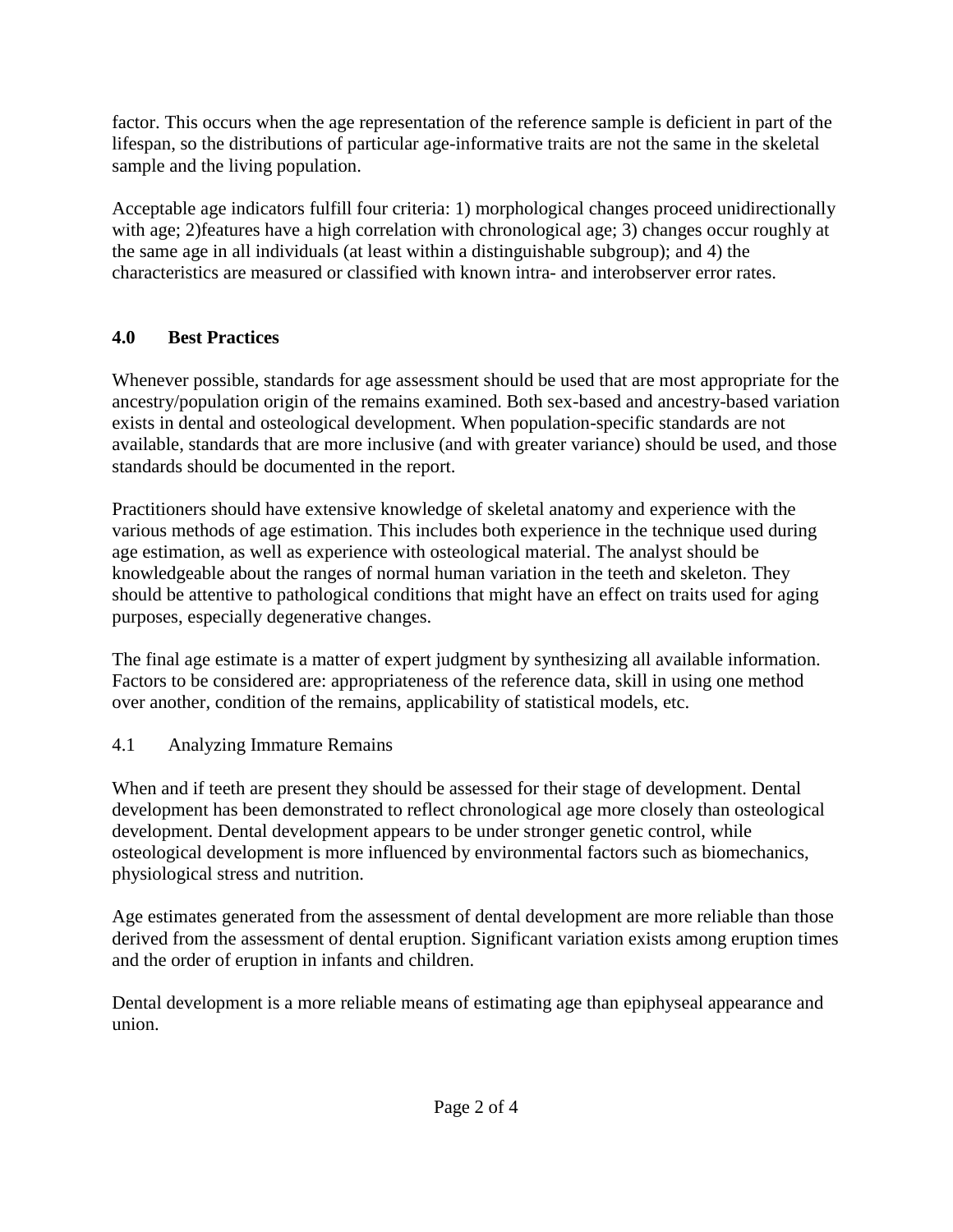Skeletal and dental maturation in females begins earlier than in males. The extent and nature of this difference varies among different populations.

Epiphyseal union is more important than appearance for practical reasons. Small, incompletely mineralized lumps of bone are often poorly preserved, difficult to recognize in the field during recovery operations and hard to identify as specific bones. Often, with fresh cases, maceration of the body is not feasible and, therefore, radiographic assessment of the appearance of secondary ossification centers is important.

The timing and sequence of epiphyseal union vary considerably among individuals. Several years can elapse between initial and final epiphyseal closure. For this reason, evaluation should consider the degree of closure. Epiphyses, depending on their location, provide different levels of accuracy and precision in estimating age at death.

Gross inspection of bones can yield different information than radiographic assessment for the appearance of ossification centers and for epiphyseal union.

While bone dimensions provide some indication of age, they are strongly affected by ancestry and life history, specifically growth retardation from poor health, including malnutrition.

The following approaches are recommended for specific age categories:

### 4.1.1 Fetal

Since dental development is minimal in fetal remains, most estimates of age rely on bone formation, especially long bone lengths but also other bones such as the assessment of the development of the ilium and the petrous portion of the temporal. If accurate measurements can be taken, formulae exist to allow the calculation of body length and subsequently age. If developing teeth are present and can be correctly identified as to type, they can provide useful information as well.

### 4.1.2 Neonatal, Infant, and Child

If accurate assessment of dental development is possible, this method should be given more emphasis in age estimates. In the absence of dental information, assessments of skeletal maturation (including long bone lengths and maturation of other skeletal elements) can be used.

## 4.1.3 Adolescent

In addition to skeletal measurements and dental evaluation, the extent of formation and union of epiphyses is important. Epiphyseal evaluation involves gross examination in skeletal remains and radiological assessment in fleshed material.